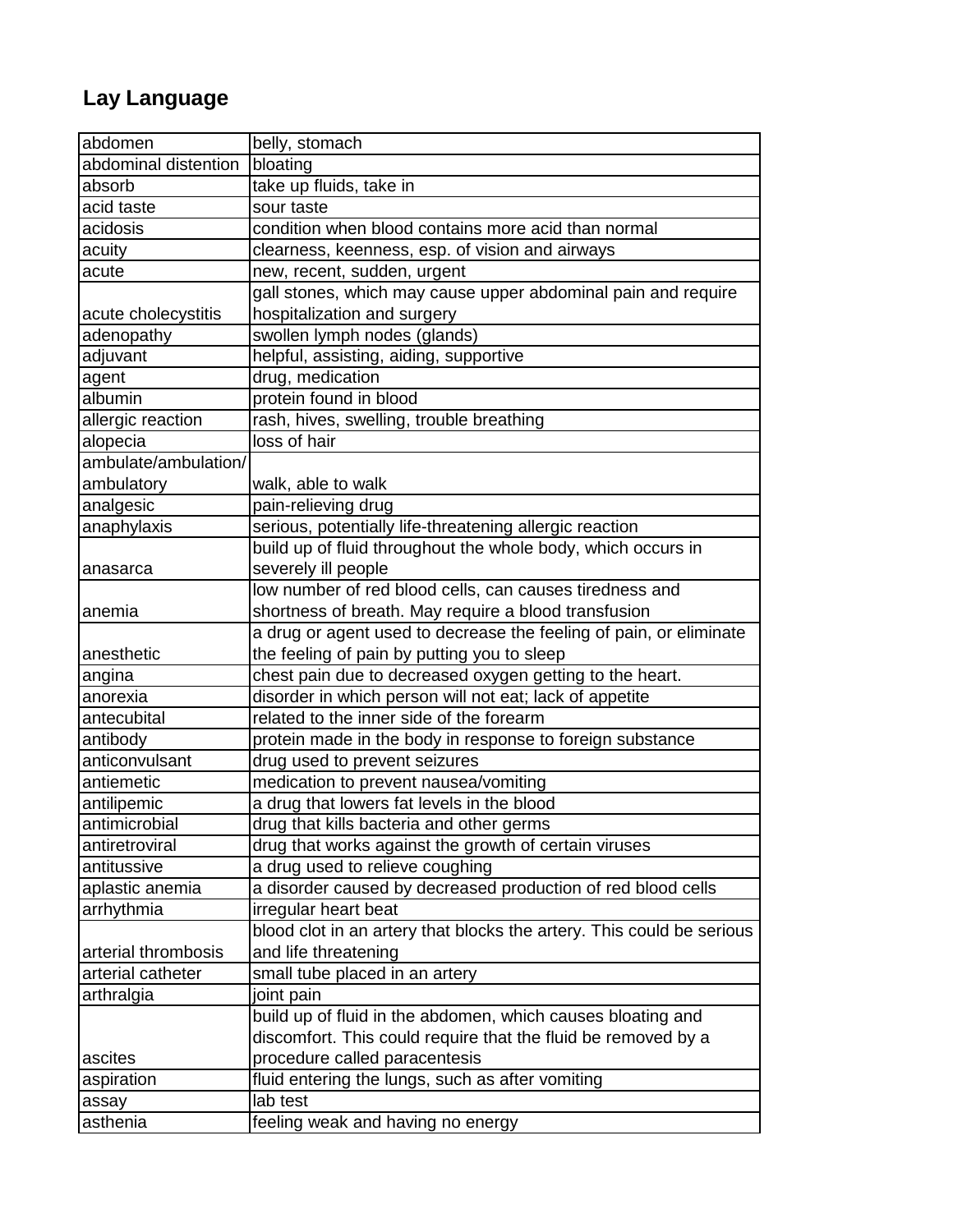|                      | lung disease associated with tightening of air passages, making        |
|----------------------|------------------------------------------------------------------------|
| asthma               | breathing difficult                                                    |
|                      | this is when your immune system attacks normal cells in your           |
|                      | body, including the cells that line your digestive tract. This may     |
|                      | result in bleeding and inflammation of the esophagus, bowel            |
|                      | (intestines), and lower gi tract (colon), which can cause bleeding,    |
|                      | diarrhea and perforations (holes). This could be serious or life       |
|                      | threatening. Hospitalization and treatment with medications            |
|                      | (steroids) may be necessary. This can become severe and may            |
|                      | require surgical removal of parts of the intestines or colon. These    |
|                      | surgical procedures might result in your having a stoma (hole)         |
| autoimmune enteritis | though which digested food passes                                      |
| axilla               | armpit                                                                 |
|                      |                                                                        |
|                      | 1. Information gathered at the beginning of a study from which         |
|                      | variations found in the study are measured. 2. A known value or        |
|                      | quantity with which an unknown is compared when measured or            |
|                      | assessed. 3. The initial time point in a clinical trial, just before a |
|                      | participant starts to receive the experimental treatment which is      |
|                      | being tested. At this reference point, measurable values such as       |
|                      | cd4 count are recorded. Safety and efficacy of a drug are often        |
| baseline             | determined by monitoring changes from the baseline values.             |
| benefit              | a valued or desired outcome; an advantage                              |
| benign               | not malignant, without serious consequences                            |
| bilirubinemia        | high levels of bilirubin in the blood                                  |
|                      | the extent to which a drug or other substance becomes available        |
| bioavailability      | to the body                                                            |
|                      | any therapeutic serum, toxin, anti-toxin, or analogous microbial       |
|                      | product applicable to the prevention, treatment, or cure of            |
| biologic             | diseases or injuries                                                   |
| biopsy               | removal and examination of tissue                                      |
|                      | a randomized trial is "blind" if the participant is not told which arm |
| blind                | of the trial he is on                                                  |
| bolus                | a large amount given all at once                                       |
|                      | the amount of calcium and other minerals in a given amount of          |
| bone mass            | bone                                                                   |
| bowel perforation    | perforation of the digestive system                                    |
| bradycardia          | slow heartbeat                                                         |
|                      | accumulation of fluid around the brain stem, this can be life          |
| brain stem edema     | threatening                                                            |
| bronchospasm         | breathing distress caused by narrowing of the airways                  |
| carcinogenic         | cancer-causing                                                         |
| cardiac              | related to the heart                                                   |
| cardiac arrest       | sudden, unexpected stopping of the heart.                              |
| cardiac effusion     | collection of fluid around the heart                                   |
| cardiac toxicity     | damage to the heart                                                    |
|                      | heart muscle becomes damaged and the heart doesn't pump                |
| cardiomyopathy       | properly<br>heart and blood vessels                                    |
| cardiovascular       |                                                                        |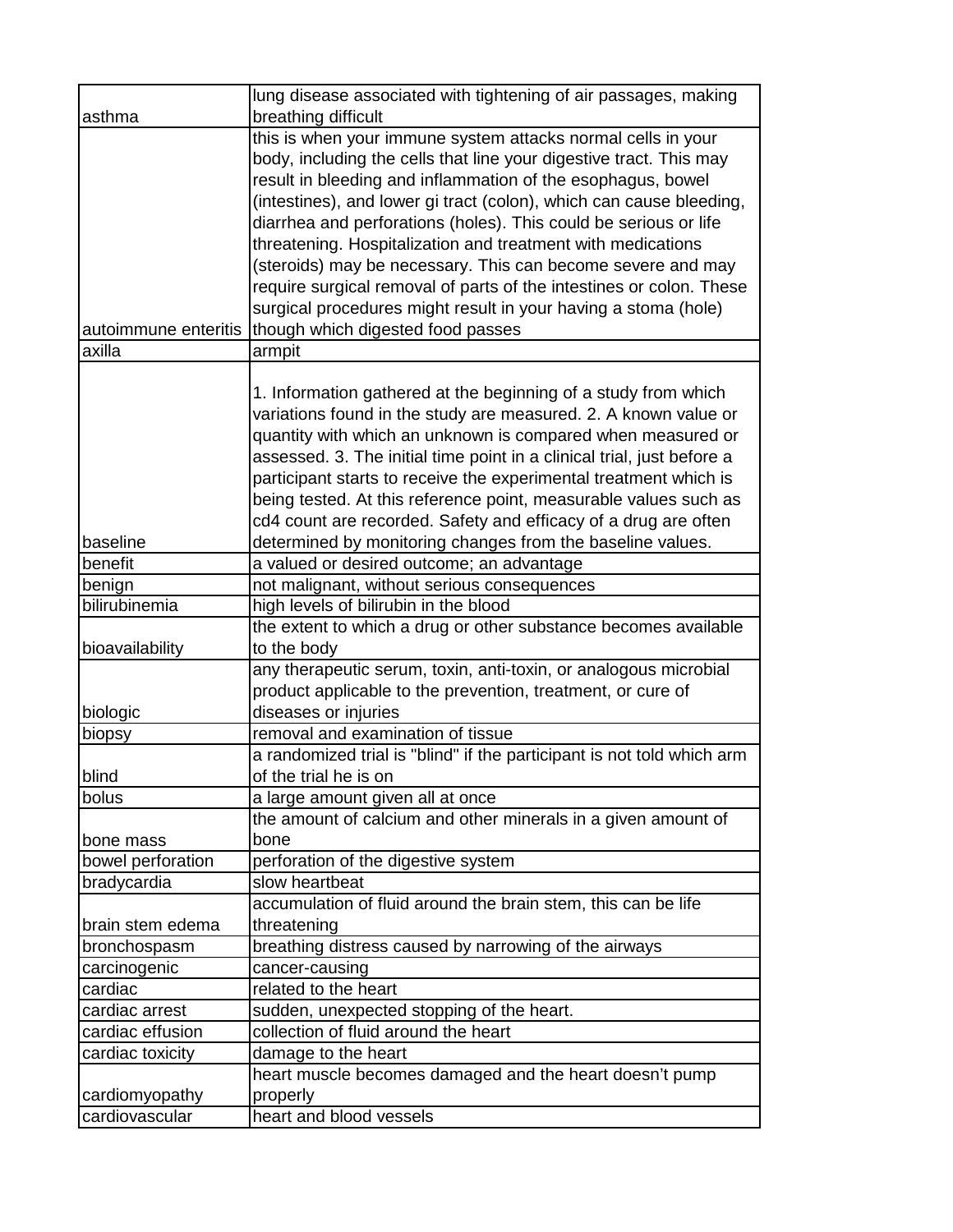| cardioversion        | return to normal heartbeat by electric shock                       |
|----------------------|--------------------------------------------------------------------|
|                      | a research strategy that focuses on one case (an individual, a     |
|                      | group, an organization, etc.) within its social context during one |
| case study           | time period                                                        |
| catheter             | a tube for withdrawing or giving fluids                            |
| central nervous      |                                                                    |
| system (CNS)         | brain and spinal cord                                              |
| cerebral trauma      | damage to the brain                                                |
| cessation            | stopping                                                           |
| chemotherapy         | treatment of disease, usually cancer, by chemical agents           |
| chronic              | continuing for a long time, ongoing                                |
| clinical             | pertaining to medical care                                         |
|                      | a probability sample that is determined by randomly selecting      |
|                      | clusters of people from a population and subsequently selecting    |
| cluster sample       | every person in each cluster for inclusion in the sample           |
|                      | having either a psychiatric disorder (e.g., psychosis, neurosis,   |
|                      | personality or behavior disorders, or dementia) or a               |
|                      | developmental disorder (e.g., mental retardation) that affects     |
|                      | cognitive or emotional functions to the extent that capacity for   |
| cognitively impaired | judgment and reasoning is significantly diminished                 |
|                      | a group of subjects initially identified as having one or more     |
| cohort               | characteristics in common who are followed over time               |
| coma                 | unconscious state                                                  |
|                      | a method of providing experimental therapeutics prior to final FDA |
| compassionate use    | approval for use in humans                                         |
|                      | payment or medical care provided to subjects injured in research;  |
|                      | does not refer to payment (remuneration) for participation in      |
| compensation         | research                                                           |
|                      | a legal term to indicate a person's capacity to act on one's own   |
|                      | behalf; a person's ability to understand information presented, to |
|                      | realize the consequences of acting (or not acting) on that         |
| competence           | information, and to make a choice.                                 |
| complete response    | total disappearance of disease                                     |
|                      | any factor that might serve as an alternative explanation for a    |
|                      | study's result; confounding factors include non-randomized         |
|                      | samples, selection bias, and any arbitrary differences between     |
| confounding factor   | people that are being compared.                                    |
| congenital           | present before birth                                               |
| conjunctivitis       | redness and irritation of the thin membrane that covers the eye    |
|                      | treatment phase intended to make a remission permanent (follows    |
| consolidation phase  | induction phase)                                                   |
| constipation         | difficulty passing stools                                          |
| contract             | an agreement                                                       |
|                      | disadvantageous, perhaps dangerous; a treatment that should not    |
|                      | be used in certain individuals or conditions due to risks. For     |
|                      | instance, a drug may be contraindicated for pregnant women and     |
| contraindicated      | people with high blood pressure                                    |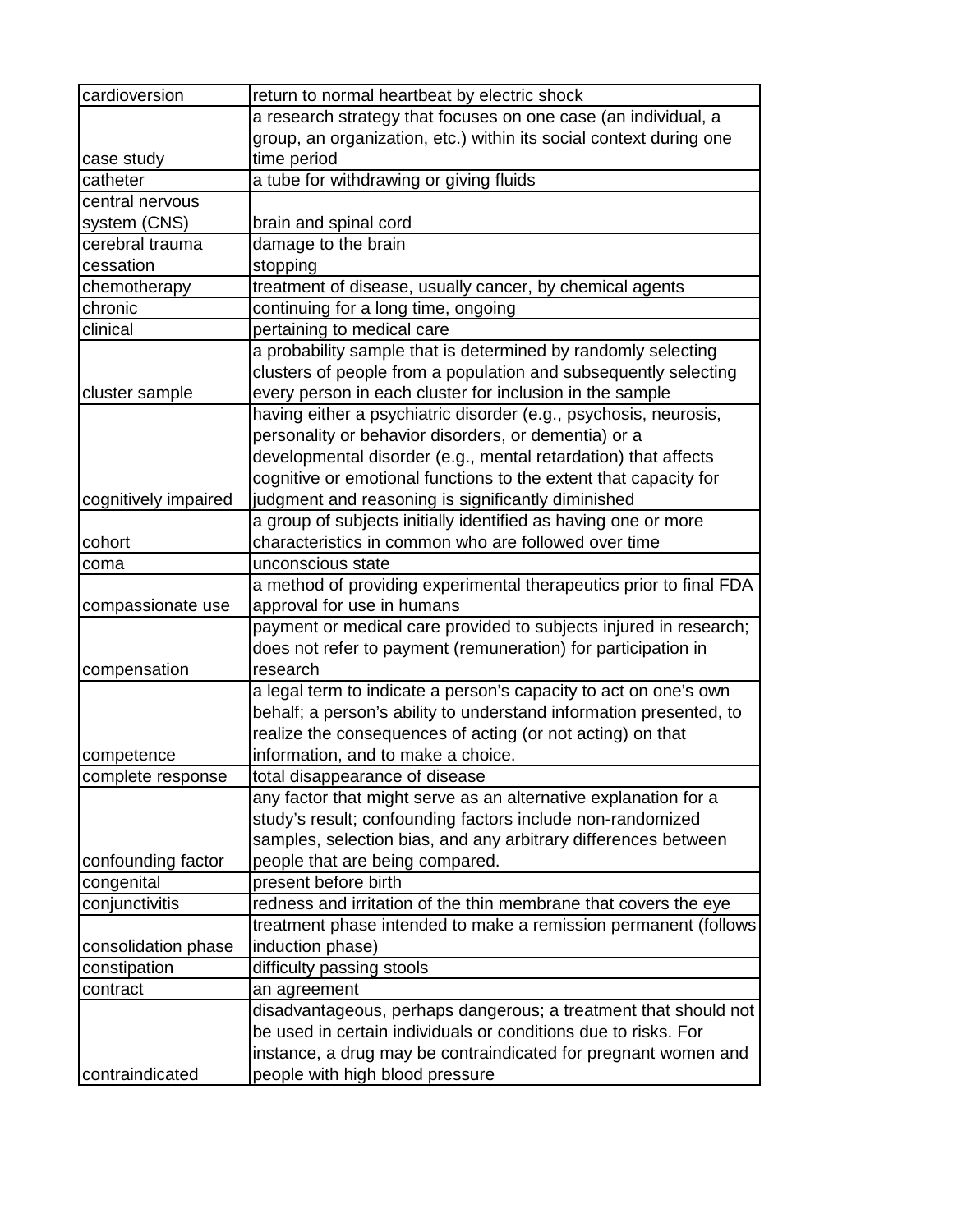|                     | in many clinical trials, one group of patients will be given an                                      |
|---------------------|------------------------------------------------------------------------------------------------------|
|                     | experimental drug or treatment, while the control group is given                                     |
| control group       | either a standard treatment for the illness or a placebo                                             |
|                     |                                                                                                      |
|                     | research study in which the experimental treatment or procedure                                      |
| controlled trial    | is compared to a standard (control) treatment or procedure                                           |
|                     | a non-probability sample that is determined by selecting                                             |
|                     | participants that are readily accessible (convenient) to the                                         |
|                     | researcher, (examples in studies of Stanford students might                                          |
|                     | include going to an organizational meeting or hanging out outside                                    |
|                     | of rastall and asking students exiting the lunchroom to take a                                       |
| convenience sample  | survey)                                                                                              |
| cooperative group   | association of multiple institutions to perform clinical trials                                      |
|                     | related to the blood vessels that supply the heart, or to the heart                                  |
|                     | itself                                                                                               |
| coronary            | a relationship where two variables are associated (this can be                                       |
| correlational       |                                                                                                      |
|                     | measured in terms of strength and direction using statistical tests)                                 |
| relationship        | but not causally related                                                                             |
|                     | a type of clinical trial in which each subject experiences, at                                       |
| cross-over design   | different times, both the experimental and control therapy                                           |
| culture             | test for infection, or for organisms that could cause infection                                      |
| cumulative          | added together from the beginning                                                                    |
| cutaneous           | relating to the skin                                                                                 |
| debilitation        | weakened condition                                                                                   |
|                     | giving participants previously undisclosed information about the                                     |
|                     | research project following completion of their participation in                                      |
|                     | research. In studies involving deception, if the participants are not                                |
|                     | informed of the deception in the informed consent, the IRB-SBS                                       |
|                     | requires a signed debrief form for each participant following                                        |
| debrief             | completion of his/her participation in the study                                                     |
|                     | the intentional withholding of information from participants, or                                     |
|                     | deception about the study's purpose and exact nature, that is                                        |
|                     | deemed necessary by the researcher in order to meet the study's                                      |
| deception           | goals                                                                                                |
| dehydrate           | lose water or body fluids                                                                            |
| dermatitis          | skin irritation, rash                                                                                |
| dermatologic        | pertaining to the skin                                                                               |
| deteriorate         | condition to grow worse                                                                              |
|                     | refers to trials that are are conducted to find better tests or                                      |
| diagnostic trials   | procedures for diagnosing a particular disease or condition                                          |
|                     |                                                                                                      |
|                     | frequent, loose watery stools, which can cause dehydration and                                       |
| diarrhea            | may require hospitalization and treatment with intravenous fluids                                    |
|                     |                                                                                                      |
| diastolic           | lower number in a blood pressure reading                                                             |
| distal              |                                                                                                      |
|                     | toward the end, away from the center of the body                                                     |
| distal parathesias  | numbness and tingling in the hands and feet.                                                         |
| diuretic<br>doppler | water pill or drug that causes increase in urination<br>device using sound waves to diagnose or test |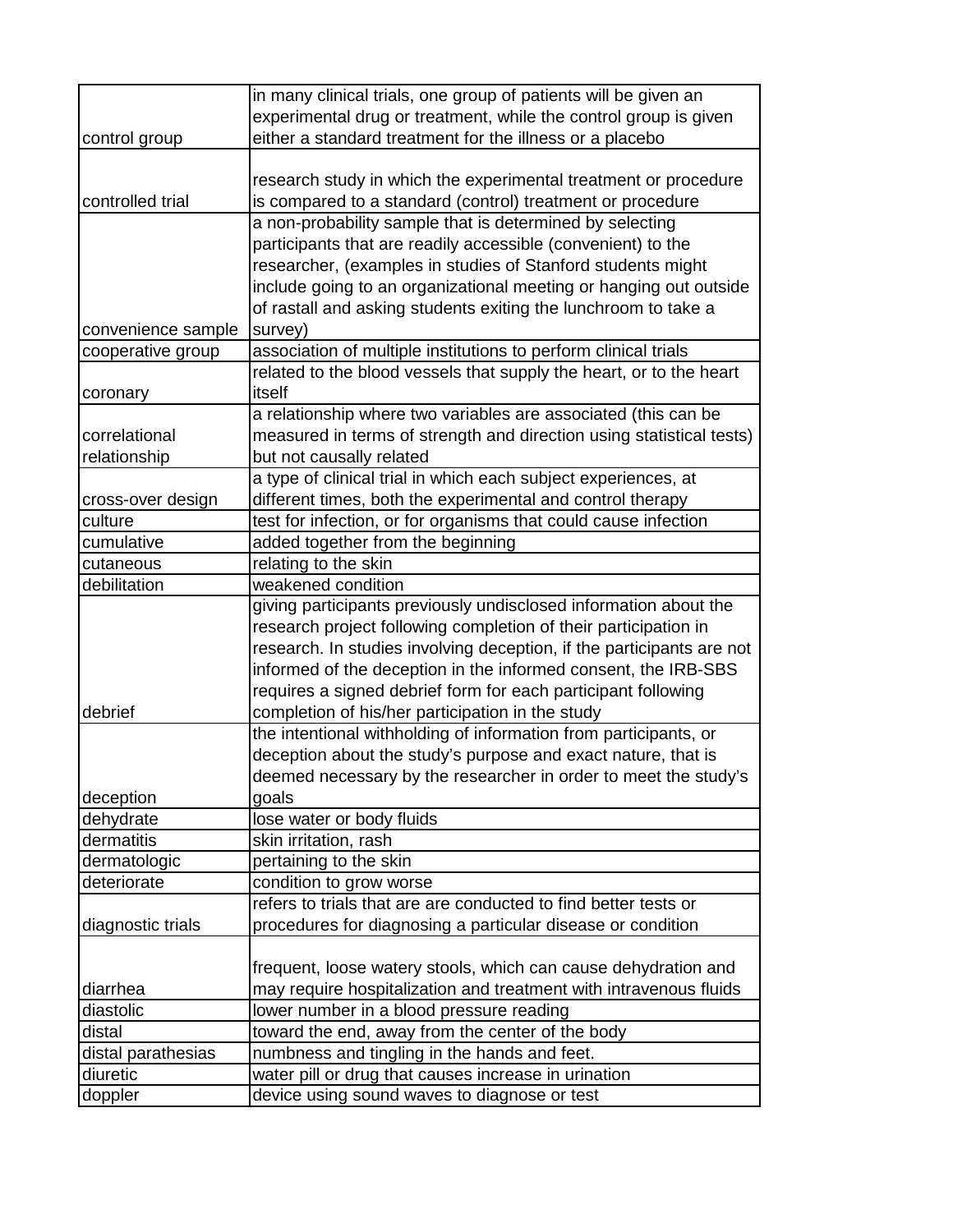|                                 | a clinical trial in which two or more doses of an agent (such as a   |
|---------------------------------|----------------------------------------------------------------------|
|                                 | drug) are tested against each other to determine which dose          |
| dose-ranging study              | works best and is least harmful                                      |
|                                 | an experiment in which neither the participants nor the research     |
|                                 | staff who interact with them knows the memberships of the            |
|                                 | experimental or control groups. Also known as double-masked          |
|                                 |                                                                      |
| double-blind design<br>duration | design (see single-blind design and open design)                     |
|                                 | length of time involved<br>abnormal cells                            |
| dysplasia                       |                                                                      |
| echocardiogram                  | using soundwaves for examination of the heart                        |
| edema                           | build up of fluid in the body causing swelling.                      |
| efficacy                        | effectiveness                                                        |
| electrocardiogram               | electrical tracing of the heartbeat (ECG or EKG)                     |
|                                 | changes in electrolytes (body salts), which usually do not cause     |
|                                 | any symptoms but that can sometimes cause fatigue, muscle            |
| electrolyte changes             | weakness, cramping, rigidity, irregular heart beat, or seizures      |
|                                 | may indicate inflammation of the pancreas, which could result in     |
| elevated lipase,                | abdominal pain and discomfort and could require hospitalization      |
| amylase                         | and intravenous treatment                                            |
| elevated uric acid              | may worsen kidney function; cause joint pain (gout) and kidney       |
| levels                          | stones                                                               |
|                                 | summary criteria for participant selection; includes inclusion and   |
| eligibility criteria            | exclusion criteria                                                   |
|                                 | a legal status given to those individuals who have not yet attained  |
|                                 | the age of legal competency as defined by state law, but who are     |
|                                 | entitled to adult treatment because of assuming adult                |
|                                 | responsibilities such as being self-supporting and not living at     |
| emancipated minor               | home, marriage, or procreation                                       |
| emesis                          | vomiting, throwing up                                                |
| empirical                       | based on experimental data, not on a theory.                         |
| encephalopathy                  | disease of the brain that severely alters thinking.                  |
| endoscopic                      |                                                                      |
| examination                     | examination of an internal part of the body with a lighted tube      |
| endpoint                        | overall outcome that the protocol is designed to evaluate            |
| enteral                         | by way of the intestines                                             |
| enzyme                          | a chemical in the blood that causes chemical changes                 |
|                                 |                                                                      |
|                                 | The branch of medical science that deals with the study of           |
| epidemiology                    | incidence and distribution and control of a disease in a population. |
| epidural                        | outside the spinal cord                                              |
| epistaxis                       | bloody nose                                                          |
|                                 | fair or just; used in the context of selection of participants to    |
|                                 | indicate that the benefits and burdens of research are fairly        |
| equitable                       | distributed                                                          |
| erythema                        | redness of the skin                                                  |
| ethnographic                    |                                                                      |
| research                        | ethnography is the study of people and their cultures                |
| evaluated, assessed             | examined for a medical condition                                     |
| excrete                         | discharge, pass                                                      |
|                                 |                                                                      |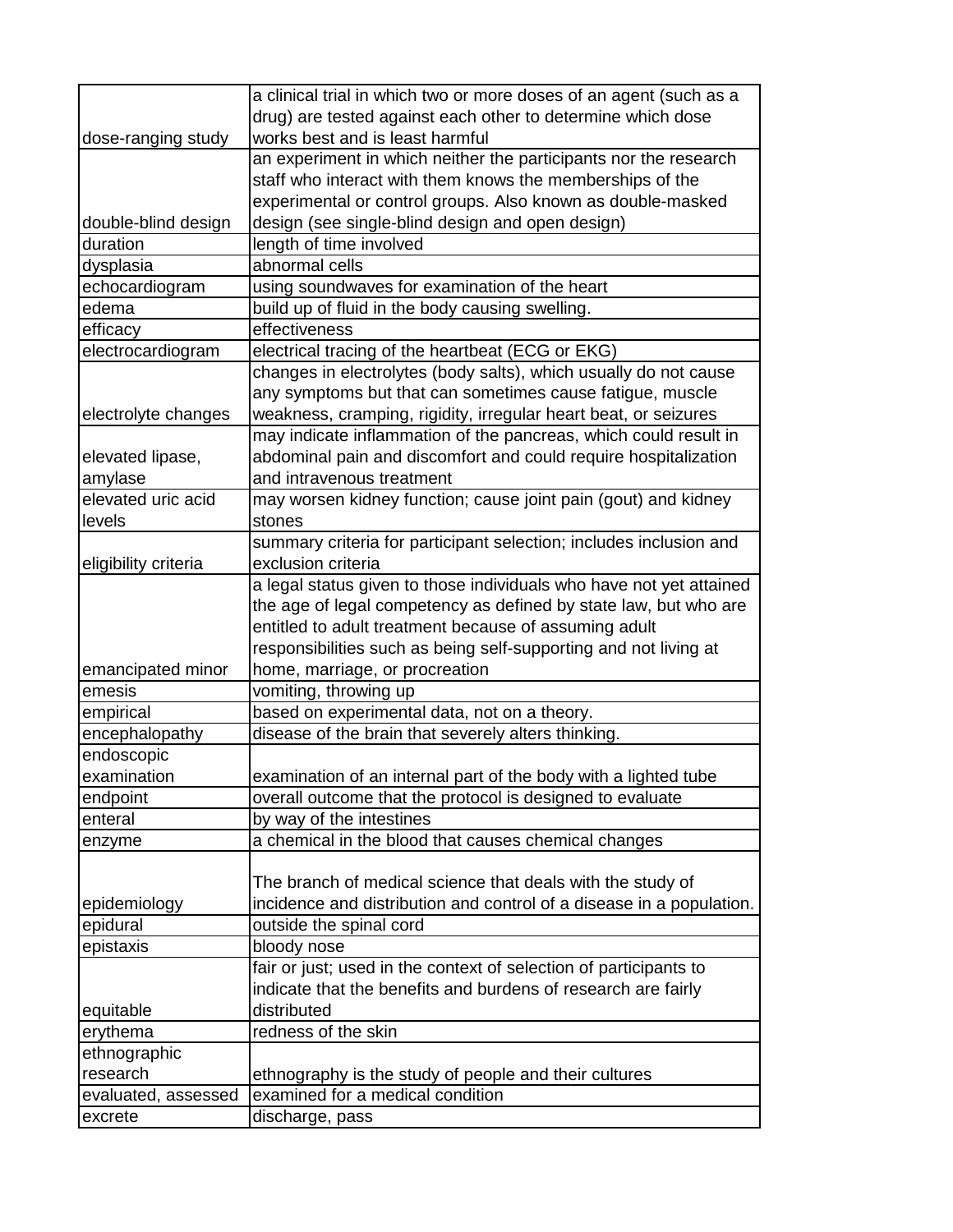|                      | refers to any of the FDA procedures, such as compassionate use,      |
|----------------------|----------------------------------------------------------------------|
|                      | parallel track, and treatment IND that distribute experimental       |
|                      | drugs to participants who are failing on currently available         |
|                      | treatments for their condition and also are unable to participate in |
| expanded access      | ongoing clinical trials                                              |
|                      | a drug that is not FDA licensed for use in humans, or as a           |
| experimental drug    | treatment for a particular condition                                 |
|                      |                                                                      |
|                      | the group in an experimental design study that receives treatment    |
| experimental group   | in the form, or in various forms, of the independent variable        |
| external             | outside the body                                                     |
| extravasate          | to leak outside of a planned area, such as out of a blood vessel     |
| fatigue              | feeling tired                                                        |
| fetus                | unborn baby                                                          |
| fever                | abnormally high body temperature                                     |
| fibrillation         | irregular beat of the heart or other muscle                          |
| fibrosis             | scars                                                                |
| fibrous              | having many fibers, such as scar tissue                              |
|                      | behavioral, social, or anthropological research involving the study  |
|                      | of people or groups in their own environment and without             |
| field research       | manipulation for research purposes                                   |
| fluoroscope          | x-ray machine                                                        |
| fungus               | form of infection                                                    |
| gait                 | walk                                                                 |
| gastrointestinal     | stomach and intestines                                               |
|                      | pain prevention by giving drugs to cause loss of consciousness,      |
| general anesthesia   | as during surgery                                                    |
|                      | the ability to apply the results of a specific study to groups or    |
| generalizability     | situations beyond those actually studied                             |
| genetics*            | the study of heredity                                                |
| genomics*            | the sudy of genes and their functions, and related techniques        |
| genetics v. genomics | The main difference between genomics and genetics is that            |
|                      | genetics scurtinizes the functioning and composition of the single   |
| *(Based on W.H.O.    | gene, whereas genomics addresses all genes and their inter-          |
| definitions)         | relationships in order to identify their combined influence on the   |
|                      | growth and development of the organism                               |
|                      | (Based on W.H.O. definitions)                                        |
|                      | tests to identify persons who have an inherited predisposition to a  |
|                      | certain phenotype or who are at risk of producing offspring with     |
| genetic screening    | inherited diseases or disorders                                      |
| genotype             | the genetic constitution of an individual                            |
| gestational          | pertaining to pregnancy                                              |
|                      |                                                                      |
|                      | an individual who is authorized under applicable state or local law  |
| guardian             | to give permission on behalf of a child to general medical care      |
| headache             | pain in the head                                                     |
| heart palpitations   | heart beats that are fast and hard                                   |
| hematocrit           | amount of red blood cells in the blood                               |
| hematoma             | blood clot                                                           |
| hematuria            | blood in urine                                                       |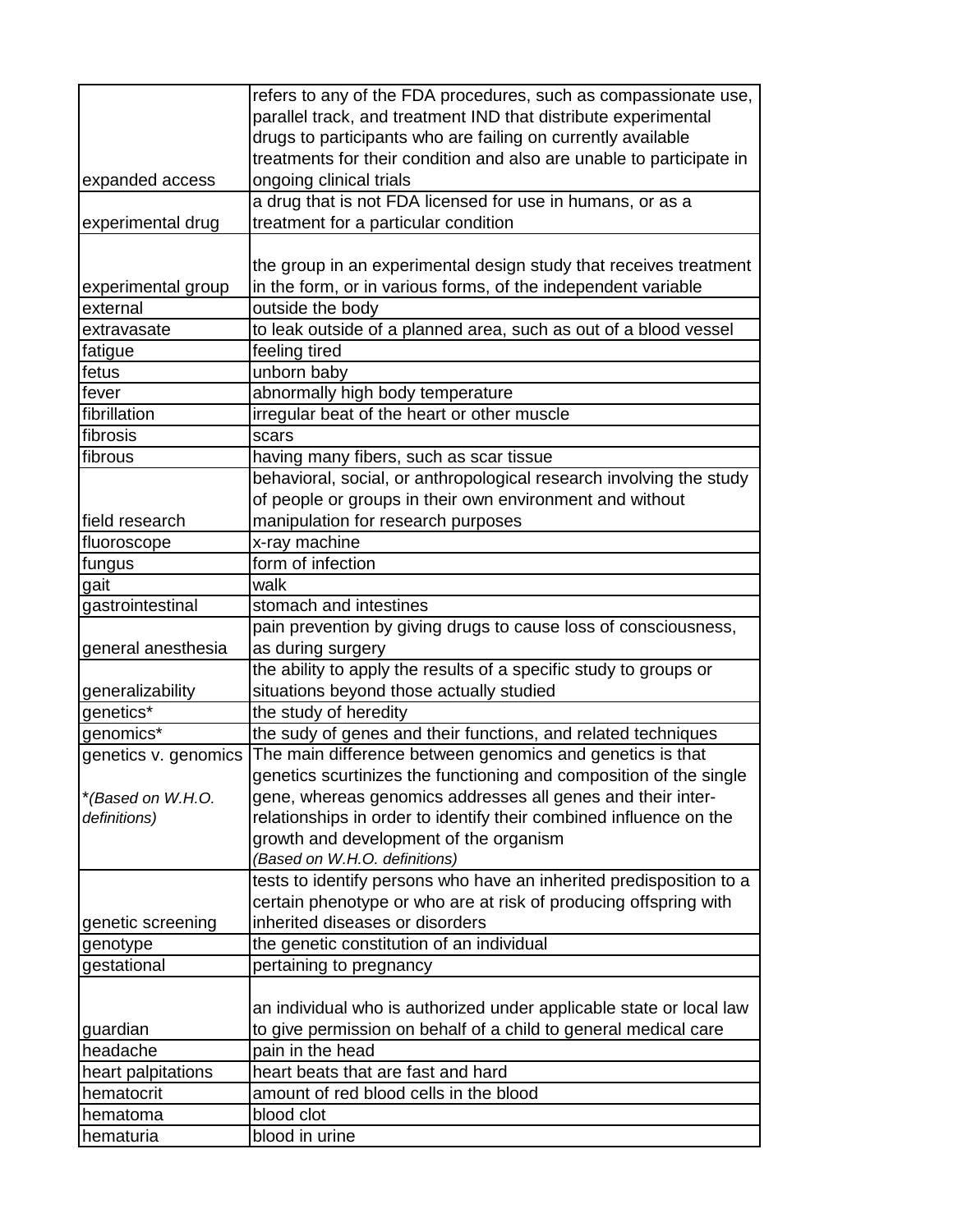| hemodynamic           |                                                                    |
|-----------------------|--------------------------------------------------------------------|
| measuring             | measuring of blood flow                                            |
| hemolysis             | breakdown in red blood cells                                       |
|                       |                                                                    |
| hemolytic uremic      | red blood cells begin to dissolve, which leave wastes in the blood |
| syndrome              | and the kidneys are unable to get rid of excess fluid and wastes   |
| hemoptysis            | vomiting blood                                                     |
| hemorrhage            | loss of blood (heavy bleeding)                                     |
| hemorrhagic cystitis  | inflammation of the bladder with severe bleeding                   |
|                       | needle placed in the arm with blood thinner to keep the blood from |
| heparin lock          | clotting                                                           |
| hepatoma              | cancer or tumor of the liver                                       |
|                       | disease that can be transmitted to one's offspring, resulting in   |
| heritable disease     | damage to future children                                          |
|                       | may cause fatigue, weight loss, rapid heartbeat, sweating, trouble |
| high thyroid function | with heat, nervousness                                             |
| histopathologic       | pertaining to the disease status of body tissues or cells          |
| holter monitor        | a portable machine for recording heart beats                       |
| hormone               | a chemical in the body                                             |
|                       | Individuals whose physiologic or behavioral characteristics and    |
|                       | responses are the object of study in a research project. Under the |
|                       | federal regulations, human subjects are defined as: living         |
|                       | individual(s) about whom an investigator conducting research       |
|                       | obtains: (1) data through intervention or interaction with the     |
| human subjects        | individual; or (2) identifiable private information.               |
| hypercalcemia         | high levels of calcium in the blood                                |
|                       | high levels of potassium in the blood, which can cause the heart   |
| hyperkalemia          | to stop beating                                                    |
| hyperkeratosis        | thickening of the skin, nails.                                     |
| hypernatremia         | high blood sodium level                                            |
| hyperpigmentation     | darkening of the skin                                              |
| hyperpyrexia          | high body temperature, a fever.                                    |
| hypertension          | high blood pressure                                                |
|                       | excess amount of uric acid in the blood, gout, which can cause     |
| hyperuricemia         | pain in the joints                                                 |
|                       | decreased levels of potassium in the blood, which can cause        |
| hypokalemia           | irregular heart beat                                               |
|                       | low magnesium, which may result in muscle cramps, weakness,        |
| hypomagnesemia        | tremors or irregular heartbeat                                     |
|                       | decreased levels of sodium in the blood, which can cause           |
| hyponatremia          | confusion, seizures, fatigue and low levels of consciousness       |
|                       | low phosphate, which may result in muscle weakness, bone pain,     |
| hypophosphatemia      | confusion and muscle breakdown                                     |
| hypopigmentation /    |                                                                    |
| vitiligo              | patches of the skin turn lighter than the surrounding skin         |
| hypotensive           | low blood pressure                                                 |
|                       | a supposition or assumption advanced as a basis for reasoning or   |
| hypothesis            | argument, or as a guide to experimental investigation              |
|                       |                                                                    |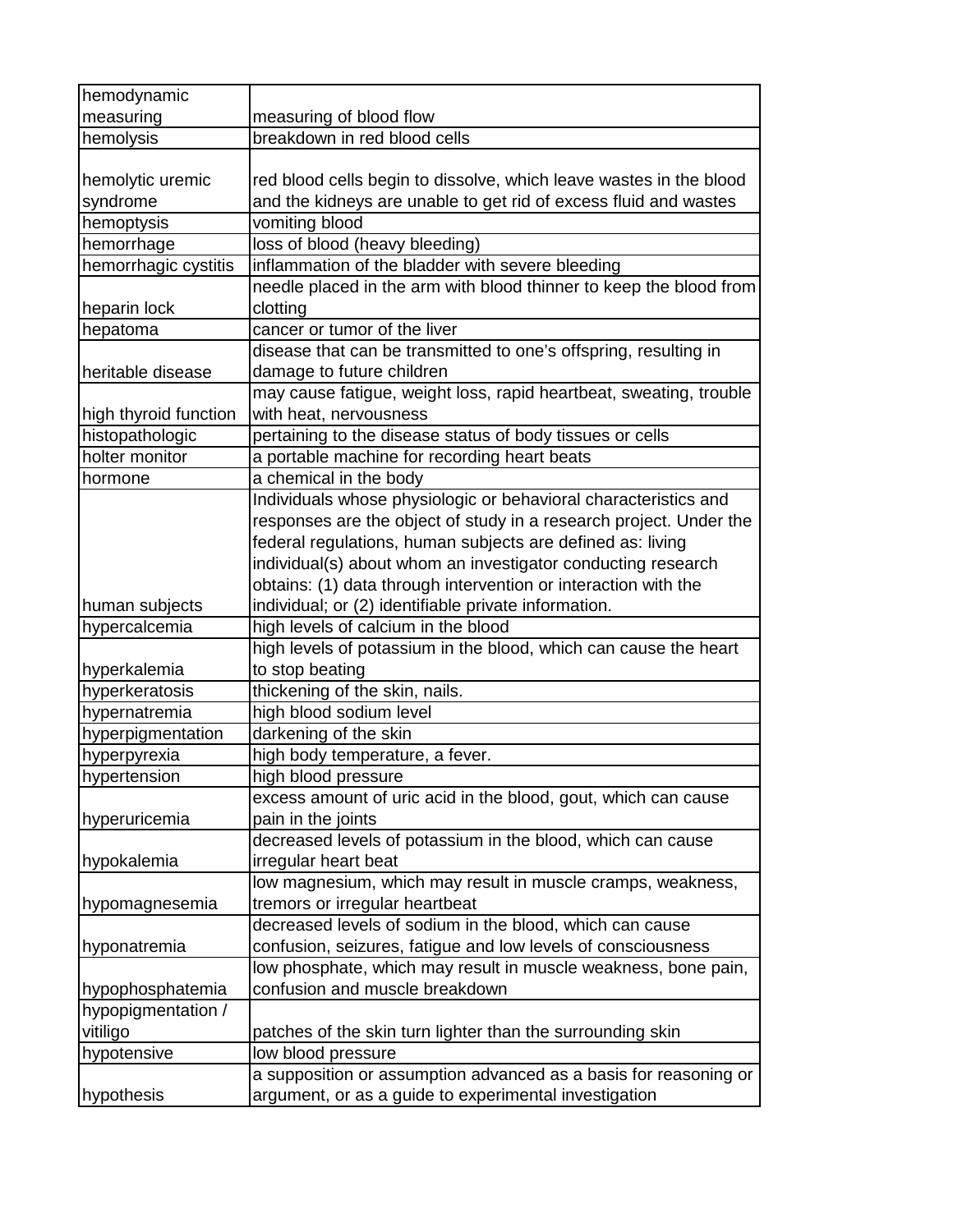|                                    | a testable statement of how two or more variables are expected to                                             |
|------------------------------------|---------------------------------------------------------------------------------------------------------------|
| hypothesis                         | be related to one another                                                                                     |
| hypoxemia                          | a decrease of oxygen in the blood                                                                             |
| hypoxia                            | a decrease of oxygen reaching body tissues                                                                    |
|                                    | surgical removal of the uterus, ovaries (female sex glands), or                                               |
| hysterectomy                       | both uterus and ovaries                                                                                       |
| iatrogenic                         | caused by a physician or by treatment                                                                         |
| idiopathic                         | of unknown cause                                                                                              |
| immunity                           | defense against, protection from                                                                              |
| immunization                       | administration of a substance to prevent disease                                                              |
| immunoglobin                       | a protein that makes antibodies                                                                               |
| immunological                      |                                                                                                               |
| effects                            | effect on the immune system                                                                                   |
|                                    | drug which works against the body's immune (protective)                                                       |
|                                    | response, often used in transplantation and diseases caused by                                                |
| <i>immunosuppressive</i>           | immune system malfunction                                                                                     |
|                                    | giving of drugs to help the body's immune (protective) system;                                                |
| immunotherapy                      | usually used to destroy cancer cells                                                                          |
|                                    | refers to a person's mental status and means inability to                                                     |
|                                    | understand information presented, to appreciate the                                                           |
|                                    | consequences of acting (or not acting) on that information, and to                                            |
| incapacity                         | make a choice                                                                                                 |
| inclusion/exclusion                | the medical or social standards determining whether a person                                                  |
| criteria                           | may or may not be allowed to enter a clinical trial                                                           |
|                                    | used as a legal term to indicate the inability to manage one's own                                            |
| incompetence                       | affairs                                                                                                       |
| induction                          | start                                                                                                         |
| induration                         | hardening                                                                                                     |
| indwelling                         | remaining in a given location, such as a catheter                                                             |
| infarct                            | death of tissue due to lack of blood supply                                                                   |
| infectious disease<br>inflammation | disease that is transmitted from one person to the next                                                       |
|                                    | swollen, red, and painful<br>the process of learning the key facts about a clinical trial before              |
| informed consent                   |                                                                                                               |
|                                    | deciding whether or not to participate<br>slow injection of a substance into the body, usually into the blood |
| infusion                           | by means of a catheter                                                                                        |
| ingestion                          | eating; taking by mouth                                                                                       |
| insomnia                           | inability to sleep                                                                                            |
|                                    | confined, either voluntarily or involuntarily (e.g., a hospital, prison,                                      |
| institutionalized                  | or nursing home)                                                                                              |
| interferon                         | drug which acts against viruses; antiviral agent                                                              |
|                                    | occurring (regularly or irregularly) between two time points;                                                 |
| intermittent                       | repeatedly stopping, then starting again                                                                      |
| interstitial                       |                                                                                                               |
| pneumonitis,                       | inflammation of the lungs, which can cause shortness of breath                                                |
| pneumonitis                        | and difficulty breathing                                                                                      |
|                                    | includes both physical procedures by which data are gathered and                                              |
|                                    | manipulations of the participant or the participant's environment                                             |
| intervention                       | that are performed for research purposes                                                                      |
|                                    |                                                                                                               |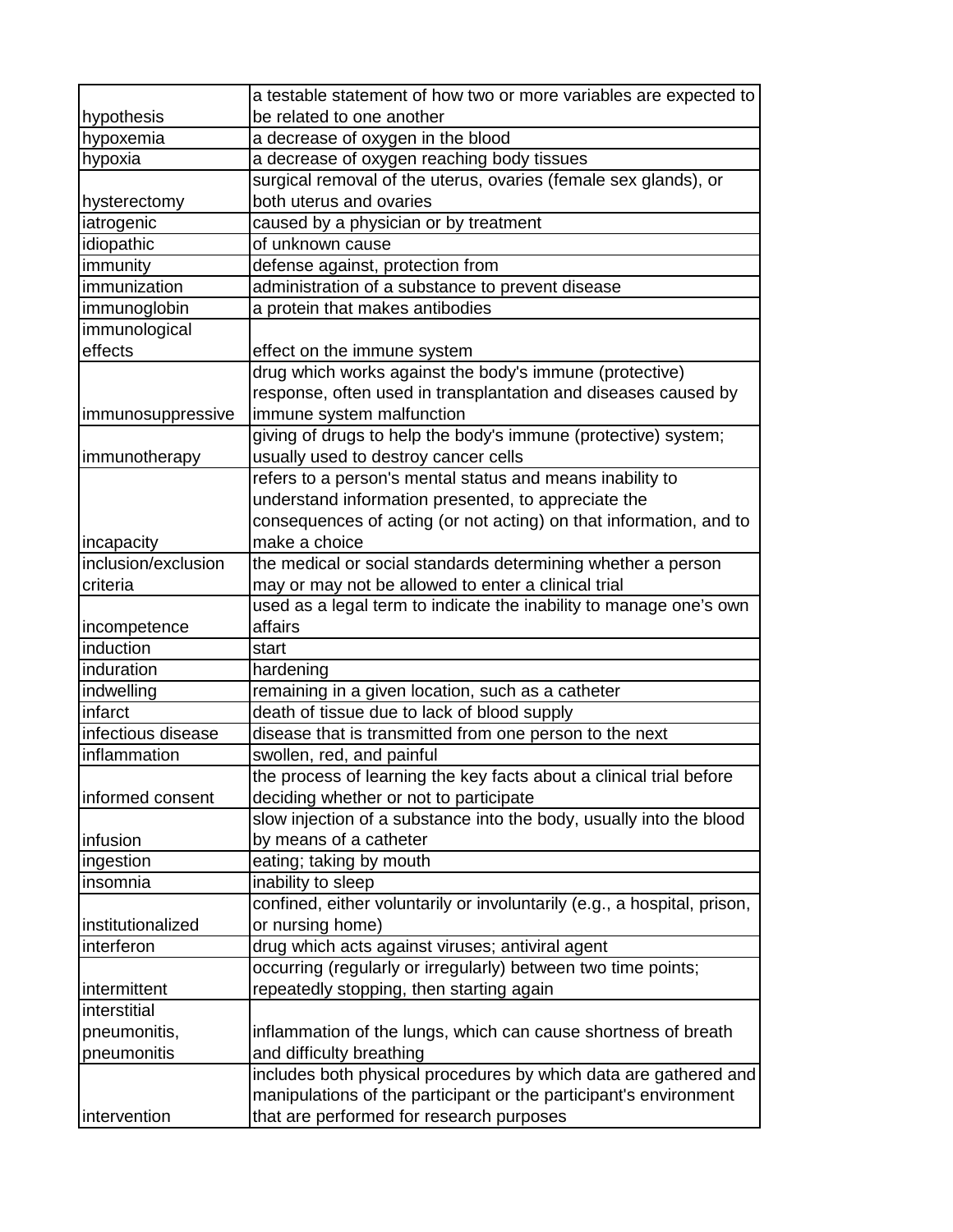| intracatheter        | small tube in a vein                                                  |
|----------------------|-----------------------------------------------------------------------|
| intramuscular        | into the muscle; within the muscle                                    |
| intraperitoneal      | into the abdominal cavity                                             |
| intrathecal          | into the spinal fluid                                                 |
| intravenous (IV)     | through the vein                                                      |
| intravesical         | in the bladder                                                        |
| intubate             | the placement of a tube into the airway                               |
| invasive procedure   | puncturing, opening, or cutting the skin                              |
| investigational      | a treatment method which has not been proven to be beneficial or      |
| method               | has not been accepted as standard care                                |
|                      | the individual(s) designated to have the appropriate level of         |
|                      | authority and responsibility to direct the research project and/or    |
| investigator         | activity                                                              |
| irradiation          | x-ray                                                                 |
|                      | decreased oxygen in a tissue (usually because of decreased            |
| ischemia             | blood flow)                                                           |
| jaundice             | yellowing of the skin                                                 |
|                      | Surgical procedure in which an incision is made in the abdominal      |
| laparotomy           | wall to enable a doctor to look at the organs inside.                 |
| Legally Authorized   |                                                                       |
| Representative       | a person authorized either by statute or by court appointment to      |
| (LAR)                | make decisions on behalf of another person                            |
| lesion               | wound or injury; a diseased patch of skin                             |
| lethargy             | sleepiness, tiredness                                                 |
| leukopenia           | low white blood cell count                                            |
| lipid                | fat                                                                   |
|                      | creation of insensitivity to pain in a small, local area of the body, |
| local anesthesia     | usually by injection of numbing drugs                                 |
| localized            | restricted to one area, limited to one area                           |
|                      | a study in which data are collected from the same sample at least     |
| longitudinal study   | two different times                                                   |
|                      | abnormal decrease in sugar in the blood, which can cause              |
| low blood sugar /    | weakness, fatigue, and if severe, can cause loss of                   |
| hypoglycemia         | consciousness                                                         |
|                      | may cause fatigue, weight gain, fluid retention, feeling cold,        |
| low thyroid function | decreased cognitive function                                          |
| low white cell count | increased risk of infection                                           |
| lumen                | the cavity of an organ or tube (e.g., blood vessel)                   |
|                      | an x-ray of the lymph nodes or tissues after injecting dye into       |
| lymphangiography     | lymph vessels (e.g., in feet)                                         |
|                      | a type of white blood cell important in immunity (protection)         |
| lymphocyte           | against infection                                                     |
| lymphoma             | a cancer of the lymph nodes (or tissues)                              |
| malaise              | a vague feeling of bodily discomfort, feeling badly                   |
| malfunction          | condition in which something is not functioning properly              |
|                      | cancer or other progressively enlarging and spreading tumor,          |
| malignancy           | usually fatal if not successfully treated                             |
|                      |                                                                       |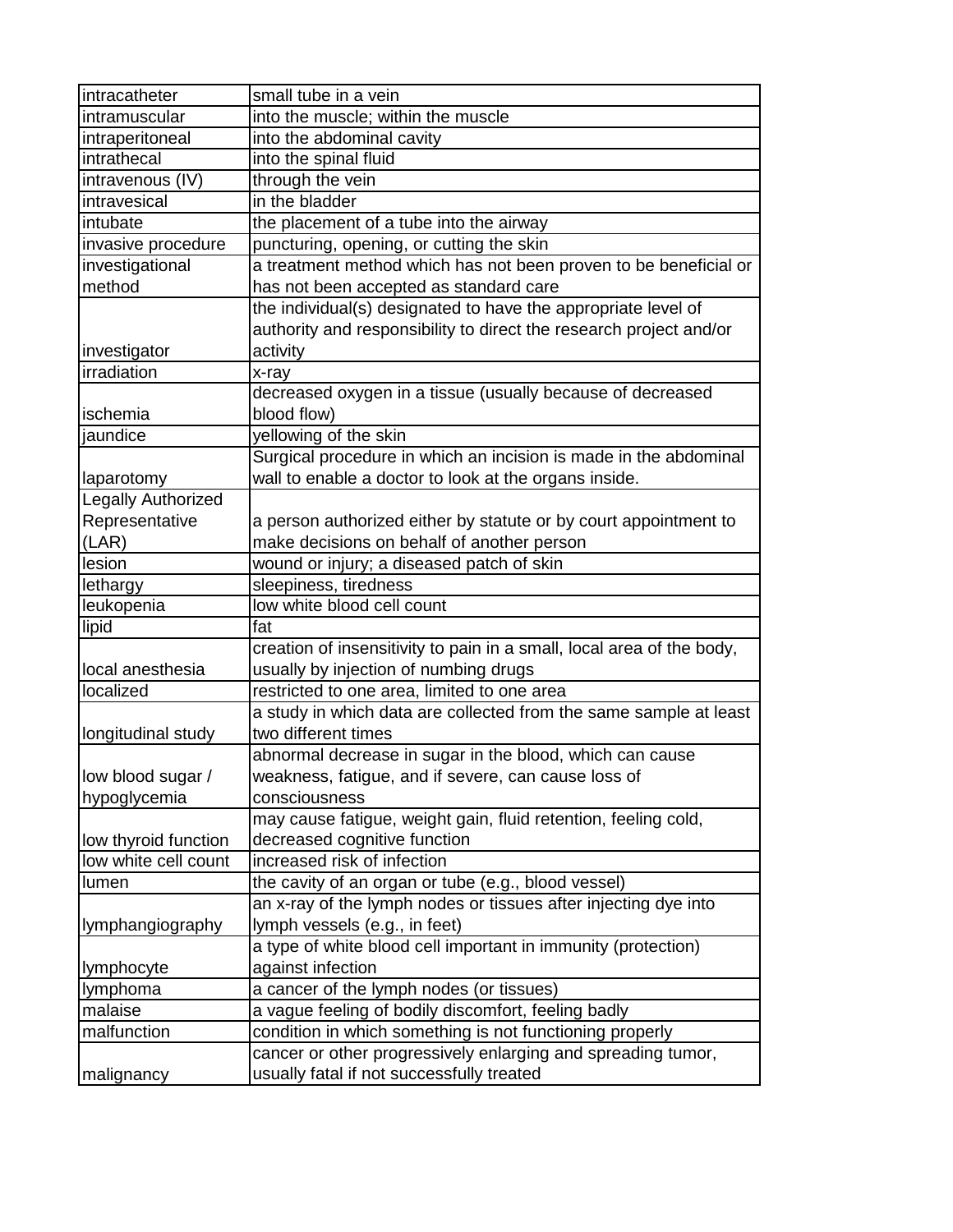|                       | someone who has not reached adulthood (as defined by state          |
|-----------------------|---------------------------------------------------------------------|
|                       | law) but who may be treated as an adult for certain purposes (e.g.  |
| mature minor          | consenting to medical care)                                         |
| medullablastoma       | a type of brain tumor                                               |
| megaloblastosis       | change in red blood cells                                           |
| metabolic acidosis    | the body becomes more acid                                          |
| metabolism            | chemical changes which provide energy                               |
|                       |                                                                     |
| metabolize            | process of breaking down substances in the cells to obtain energy   |
| metastasis            | spread of cancer cells from one part of the body to another         |
|                       | drug used to treat infections caused by parasites (invading         |
|                       | organisms that take up living in the body) or other causes of       |
|                       | anaerobic infection (not requiring oxygen to survive) mi            |
| metronidazole         | myocardial infarction, heart attack                                 |
| minimal               | slight                                                              |
|                       | a risk is minimal where the probability and magnitude of harm or    |
|                       | discomfort anticipated in the proposed research are not greater, in |
|                       | and of themselves, than those ordinarily encountered in daily life  |
|                       | or during the performance of routine physical or psychological      |
| minimal risk          | examinations or tests                                               |
|                       | a risk is moderate when it includes non-public behavior or data     |
|                       | and/or allows for connection of the response to the individual's    |
| moderate risk         | identity                                                            |
| monitor               | check on; keep track of; watch carefully                            |
|                       | the collection and analysis of data as the project progresses to    |
|                       | assure the appropriateness of the research, its design and          |
| monitoring            | participant protections                                             |
| morbidity             | undesired result or complication                                    |
| mortality             | death                                                               |
| motility              | the ability to move                                                 |
| mucosa, mucous        | moist lining of digestive, respiratory, reproductive, and urinary   |
| membrane              | tracts                                                              |
|                       | sores in the mouth and esophagus, which may be painful and          |
| mucositis/stomatitis  | cause difficulty swallowing                                         |
| myalgia               | muscle aches                                                        |
| myocardial            | pertaining to the heart muscle                                      |
| myocardial infarction | heart attack                                                        |
|                       | tube placed in the nose, reaching to the stomach                    |
| nasogastric tube      | nci the national cancer institute                                   |
| nausea                | feeling sick to the stomach                                         |
| necrosis              | death of tissue                                                     |
| neoplasia/neoplasm    | tumor, may be benign or malignant                                   |
| neuroblastoma         | a cancer of nerve tissue                                            |
|                       | a neurologic deficit is a decrease in the function of the brain,    |
| neurologic deficits   | spinal cord, muscles, and/or nerves                                 |
| neurological          | pertaining to the nervous system                                    |
|                       | damage to the nerves which can cause numbness, pain, and            |
| neuropathy            | weakness                                                            |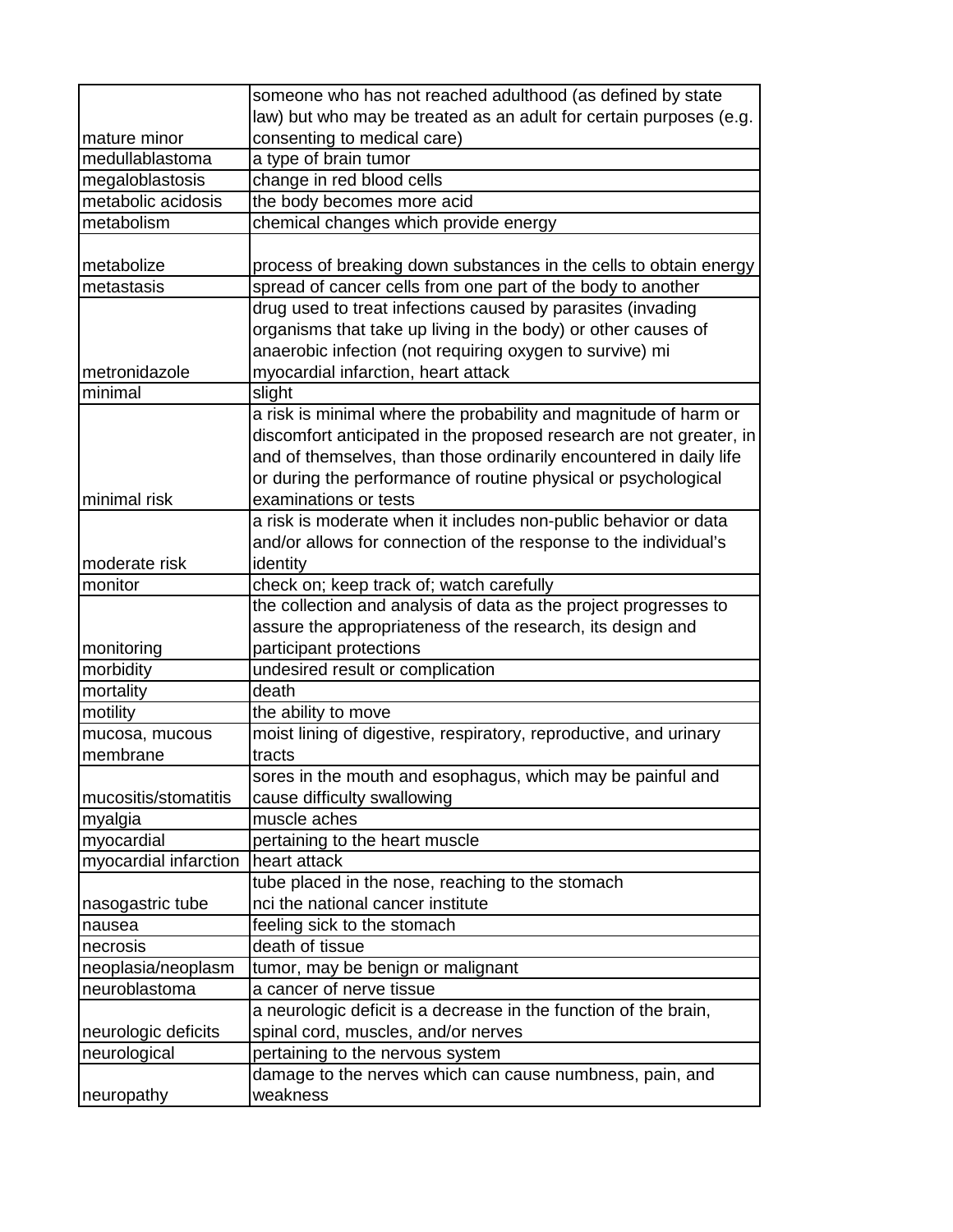|                     | condition in which the number of white bloods cells called            |
|---------------------|-----------------------------------------------------------------------|
| neutropenia         | neutrophils is abnormally low                                         |
| noninvasive         | not breaking, cutting, or entering the skin                           |
| nosocomial          | acquired in the hospital                                              |
|                     | the proposition, to be tested statistically, that the experimental    |
|                     | intervention has "no effect," meaning that the treatment and          |
| null hypothesis     | control groups will not differ as a result of the intervention        |
| occlusion           | closing; blockage; obstruction                                        |
|                     | a drug prescribed for conditions other than those approved by the     |
| off-label use       | fda.                                                                  |
| oncology            | the study of tumors or cancer                                         |
|                     | an experimental design in which both the investigator(s) and the      |
|                     | participants know the treatment group(s) to which participants are    |
| open design         | assigned                                                              |
| open-ended          | survey questions that allow respondents to answer in their own        |
| questions           | words                                                                 |
|                     | a clinical trial in which doctors and participants know which drug or |
| open-label trial    | vaccine is being administered                                         |
| ophthalmic          | pertaining to the eye                                                 |
|                     | an infection caused by an organism that usually does not cause        |
| opportunistic       | illness, but causes disease when a person's immune response           |
| infections          | (resistance) to infection is impaired                                 |
| oral administration | by mouth                                                              |
|                     | an FDA category that refers to medications used to treat diseases     |
| orphan drugs        | and conditions that occur rarely                                      |
| orthopedic          | pertaining to the bones                                               |
| ostealgia           | bone pain                                                             |
| osteopetrosis       | rare bone disorder characterized by dense bone                        |
| osteoporosis        | softening of the bones                                                |
| ovaries             | female sex glands                                                     |
| palpitation         | rapid heart beat parameter measure                                    |
| pancreatitis /      |                                                                       |
| inflammation of the |                                                                       |
| pancreas            | inflammation of the pancreas causing pain in the upper abdomen        |
| pancytopenia        | abnormal decrease in the levels of all type of blood cells            |
| parenteral          | given by injection                                                    |
|                     | individuals whose physiological or behavioral characteristics and     |
| participant         | responses are the object of study in a research project               |
| patency             | condition of being open                                               |
|                     | making decisions for others against or apart from their wishes with   |
| paternalism         | the intent of doing them good                                         |
| pathogenesis        | development of a disease or unhealthy condition                       |
| peer review         | review of a clinical trial by experts chosen by the study sponsor     |
| percutaneous        | through the skin                                                      |
| peripheral          | not central                                                           |
| peripheral blood    | vein blood                                                            |
|                     | the study of the way the body absorbs, distributes, and gets rid of   |
| pharmacokinetics    | a drug                                                                |
| phenotype           | the physical manifestation of a gene function                         |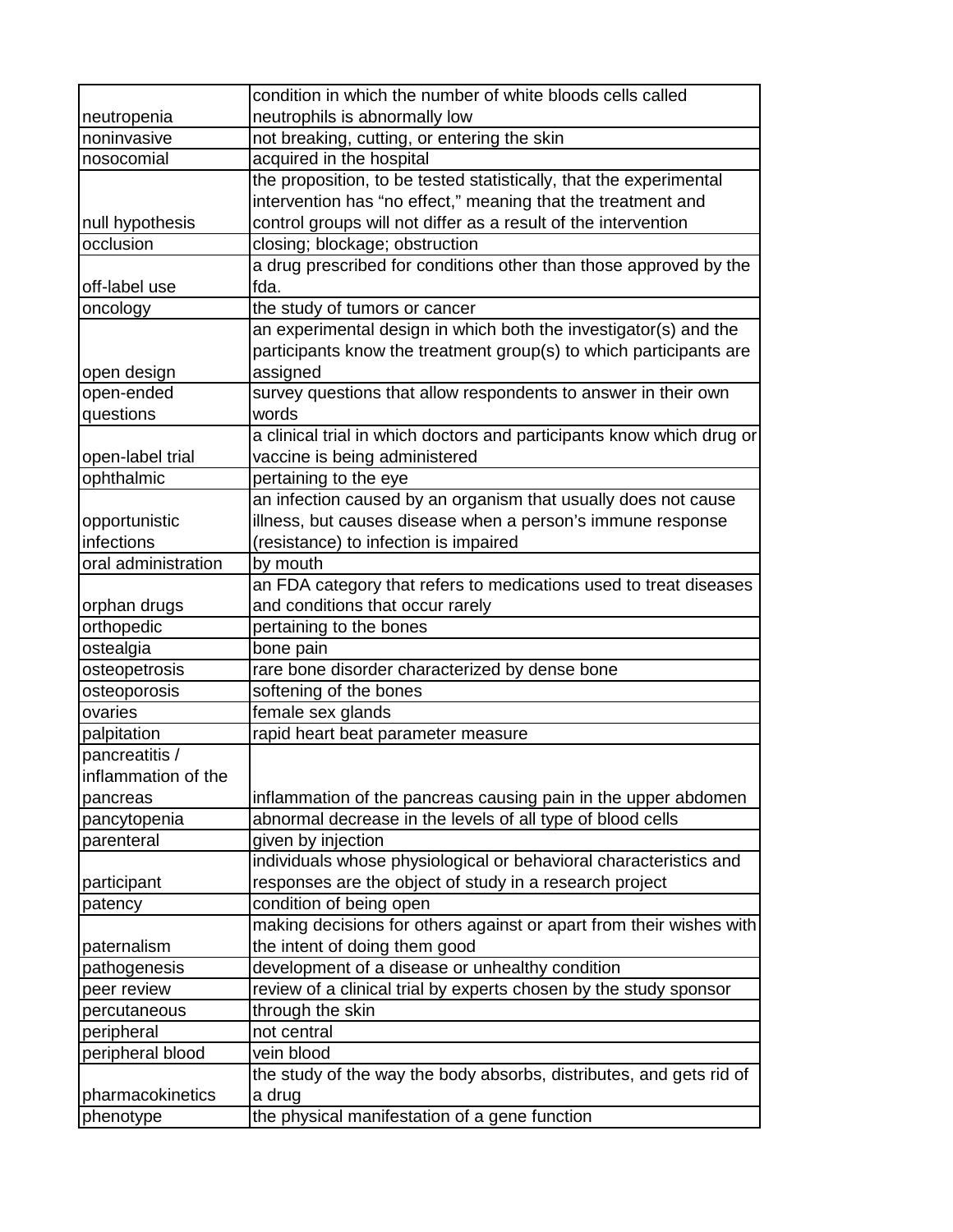| phlebitis           | irritation or inflammation of the vein                                |
|---------------------|-----------------------------------------------------------------------|
| placebo             | an inactive substance; a pill/liquid that contains no medicine        |
|                     | a physical or emotional change, occurring after a substance is        |
|                     | taken or administered, that is not the result of any special property |
| placebo effect      | of the substance                                                      |
| placenta            | afterbirth                                                            |
| plasma              | fluid found in the blood                                              |
| platelet            | part of blood that causes clots                                       |
|                     | collection of fluid around the lungs in the chest cavity, which can   |
| pleural effusion    | cause shortness of breath and may require treatment                   |
|                     |                                                                       |
|                     | the entire group (or set or type) of people from which a researcher   |
| population          | samples, and to which she or he would ideally like to generalize      |
| potential           | possible                                                              |
|                     | increase or multiply the effect of a drug or toxin (poison) by giving |
|                     | another drug or toxin at the same time (sometimes an                  |
| potentiate          | unintentional result)                                                 |
| potentiator         | an agent that helps another agent work better                         |
|                     | refers to the testing of experimental drugs in the test tube or in    |
|                     | animals - the testing that occurs before trials in humans may be      |
| preclinical         | carried out                                                           |
| prenatal            | before birth                                                          |
|                     |                                                                       |
|                     | refers to trials to find better ways to prevent disease in people who |
| prevention trials   | have never had the disease or to prevent a disease from returning     |
|                     | a person's capacity to control the extent, timing, and                |
|                     | circumstances of shared oneself (physically, behaviorally, or         |
| privacy             | intellectually) with others                                           |
|                     | includes information about behavior that occurs in a context in       |
|                     | which an individual can reasonably expect that no observation or      |
|                     | recording is taking place, and information which has been             |
|                     | provided for specific purposes by an individual and which the         |
| private information | individual can reasonably expect will not be made public              |
|                     | a subset of the population chosen in such a way that every            |
|                     | member of the population has a known (nonzero) chance of being        |
| probability sample  | selected into the sample                                              |
| prognosis           | outlook, probable outcomes                                            |
| prone               | lying on the stomach                                                  |
| prophylaxis         | use of drugs to prevent disease                                       |
|                     |                                                                       |
|                     | studies designed to observe outcomes or events that occur after       |
|                     |                                                                       |
|                     | the group of participants has been identified. prospective studies    |
|                     | do not have to involve manipulation or intervention but may be        |
| prospective studies | purely observational or involve only the collection of data instead.  |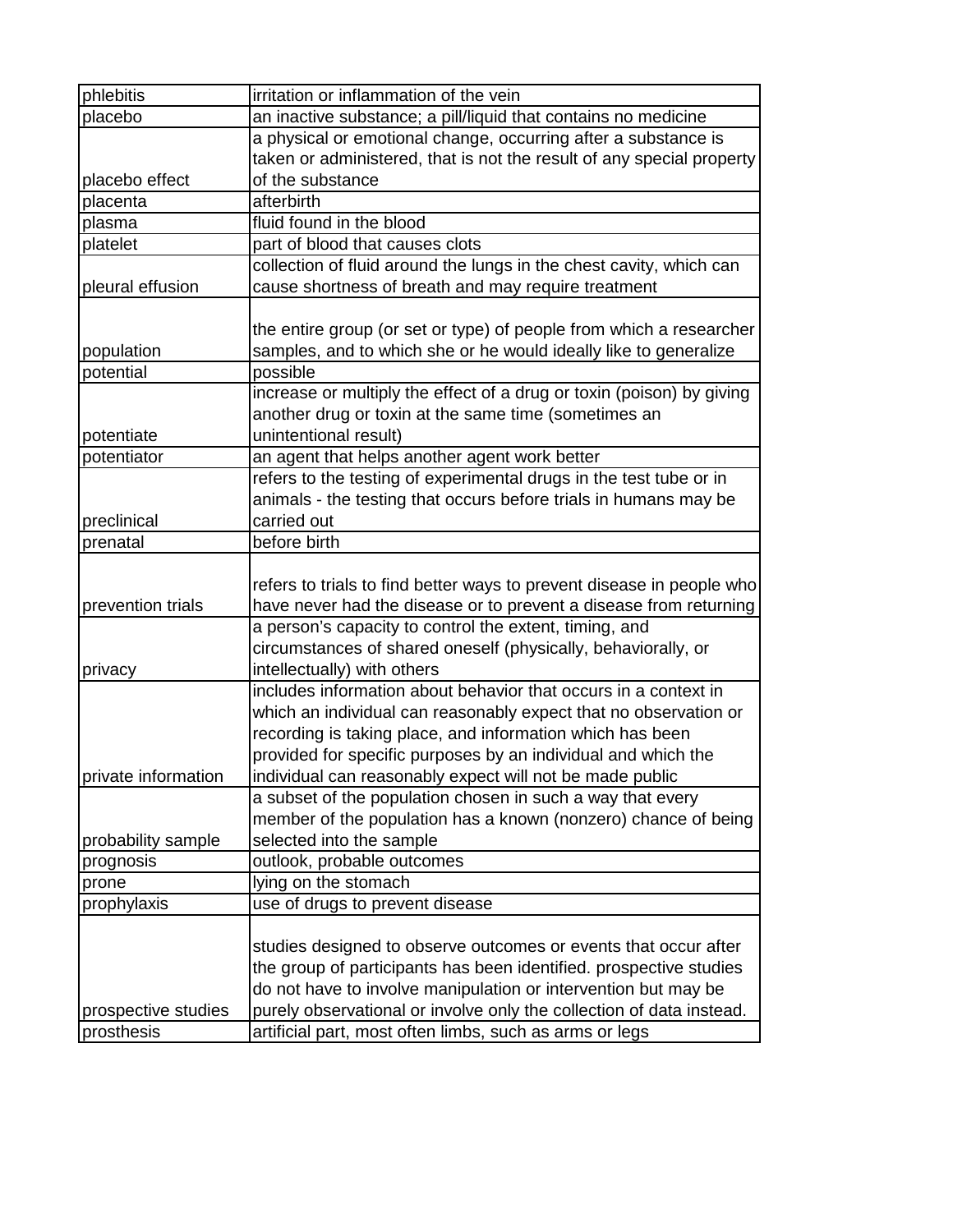|                                    | name, address, elements of dates related to an individual (e.g.,     |
|------------------------------------|----------------------------------------------------------------------|
|                                    | birthdate), email address, numbers; telephone, fax, social           |
|                                    | security, medical record, health beneficiary/health insurance,       |
|                                    | certificate or license numbers, vehicle, account numbers,            |
|                                    | characteristics, or codes (e.g., global positioning system (gps)     |
|                                    | readings), web urls, internet protocol (io) addresses, biometric     |
| protected health                   | identifiers (e.g. voice, fingerprints), full face photographs or     |
| information                        | comparable images                                                    |
| proteinuria                        | excess protein in the urine                                          |
| protocol                           | a study plan on which all clinical trials are based                  |
| proximal                           | closer to the center of the body, away from the end                  |
| pruritis                           | itchy skin                                                           |
| psychosis                          | nervous breakdown                                                    |
| pulmonary                          | pertaining to the lungs                                              |
|                                    | a blood clot that causes a sudden blockage in a lung artery,         |
| pulmonary embolism                 | usually due to a blood clot that traveled to the lung from the leg   |
|                                    | tissue in the lungs becomes stiff making breathing difficult,        |
|                                    | resulting in shortness of breath, and if severe, can cause heart     |
| pulmonary fibrosis                 | failure                                                              |
| pulmonary                          | abnormally high blood pressure in the blood vessels in the lungs,    |
| hypertension                       | which makes it harder to pump blood into the lungs                   |
|                                    | an experimental design that is missing one or more aspects of the    |
| quasi-experiment                   | (classic) controlled experiment.                                     |
| radiation therapy                  | x-ray or cobalt treatment                                            |
| random                             | by chance (like the flip of a coin)                                  |
|                                    | a method based on chance by which study participants are             |
| randomization                      | assigned to a treatment group                                        |
|                                    | an autoimmune disorder causing blood vessels to spasm when           |
| Raynaud's Syndrome exposed to cold |                                                                      |
| recombinant                        | formation of new combinations of genes                               |
| reconstitution                     | putting back together the original parts or elements                 |
|                                    | the period during which a trial is attempting to identify and enroll |
| recruiting                         | participants                                                         |
| recruitment status                 | indicates the current stage of a trial                               |
| recur                              | happen again                                                         |
| refractory                         | not responding to treatment                                          |
| regeneration                       | re-growth of a structure or of lost tissue                           |
| regimen                            | pattern of giving treatment                                          |
| relapse                            | the return of a disease                                              |
| reliability                        | the degree to which a measure yields consistent results              |
| remission                          | disappearance of evidence of cancer or other disease                 |
|                                    | payment for participation in research; this is different from        |
|                                    | compensation, which typically refers to payment for research-        |
| remuneration                       | related injuries                                                     |
| renal                              | pertaining to the kidneys                                            |
| replicable                         | possible to duplicate                                                |
|                                    | a sample in which the participants closely match the                 |
| representative                     | characteristics of the population, and thus, all segments of the     |
| sample                             | population are represented in the sample                             |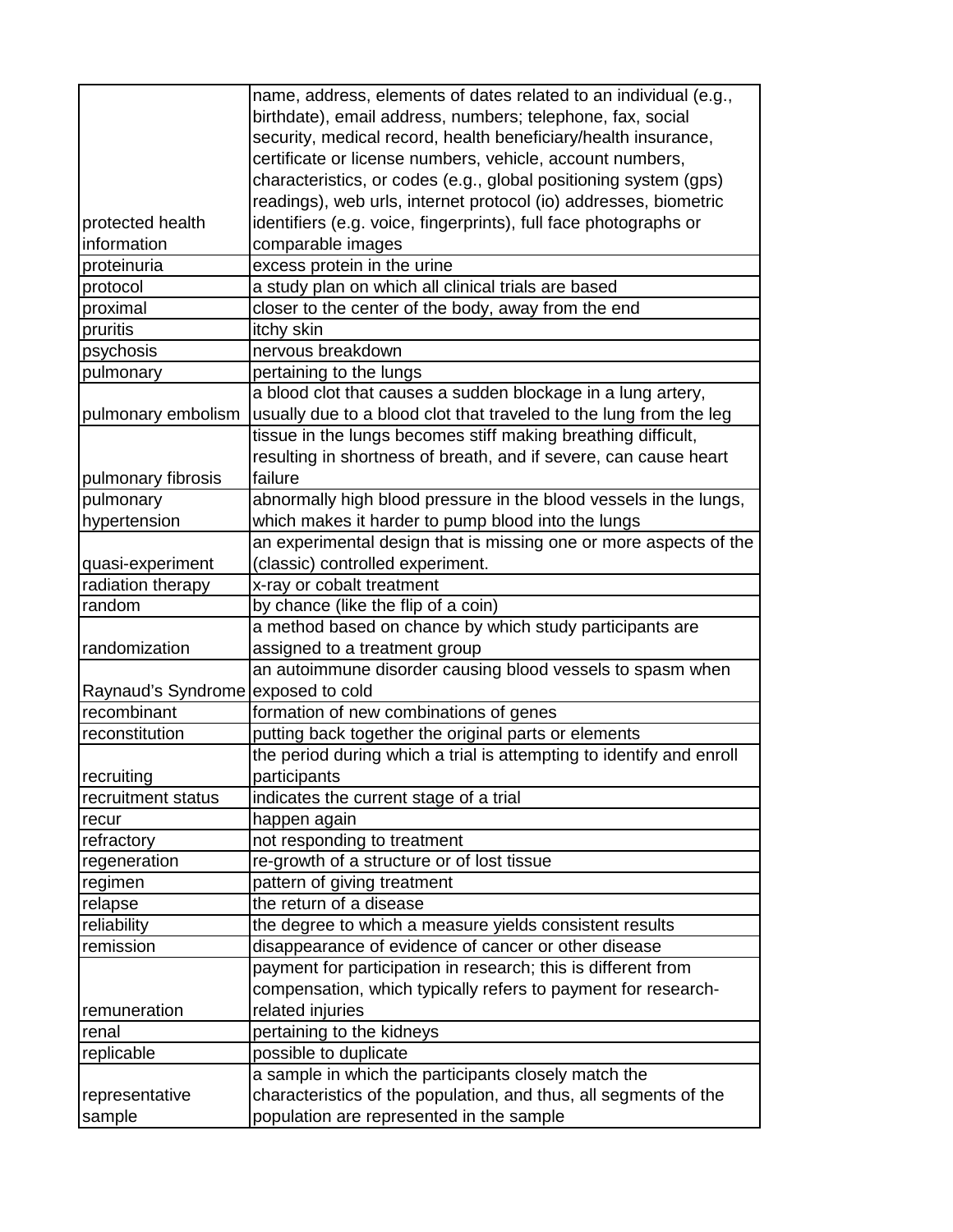|                     | a systematic investigation (i.e., the gathering and analysis of       |
|---------------------|-----------------------------------------------------------------------|
|                     | information) designed to develop or contribute to generalizable       |
| research            | knowledge                                                             |
| resect              | remove or cut out surgically                                          |
|                     | difficulty breathing with low levels of oxygen in the blood, which    |
|                     | could be serious and life threatening and require you to have a       |
|                     | tube inserted into your windpipe that is hooked up to a machine to    |
| respiratory failure | help you breathe                                                      |
|                     | research participants, who fill out a survey, are interviewed,        |
|                     | participate in an experiment, are observed in a naturalistic setting, |
| respondents         | or who are otherwise studied                                          |
| rhabdomyolysis      | rhabdomyolysis is a breakdown of muscle fibers.                       |
| rigors              | chills and shivering                                                  |
| saline              | salt water solution                                                   |
| sample              | a subset of a given population used for research purposes             |
| sarcoma             | a type of cancer                                                      |
| screening           | examination, test                                                     |
| secretion           | release                                                               |
| sedative            | a drug to calm or make less anxious                                   |
| seizures            | convulsions                                                           |
| seminoma            | a type of testicular cancer (found in the male sex glands)            |
| sequentially        | in a row, in order                                                    |
| side effects        | any undesired actions or effects of a drug or treatment               |
| simultaneous        | at the same time                                                      |
|                     | typically, a study design in which the investigator, but not the      |
|                     | participant, knows the identity of the treatment assignment.          |
|                     | occasionally the participant, but not the investigator, knows the     |
| single-blind design | assignment. also known as single-masked design                        |
|                     | a non-probability sample that is created by using members of the      |
|                     | group of interest to identify other members of the group (for         |
|                     | example, asking a participant at the end of an interview for          |
| snowball sample     | suggestions about who else to interview)                              |
| social              | systematic manipulation of, or experimentation in, social or          |
| experimentation     | economic systems; used in planning public policy                      |
| somnolence          | sleepiness                                                            |
|                     | a sample, as of human tissue, blood or urine, used for diagnostic     |
| specimen            | or pathological analyses                                              |
|                     | an instrument to measure the amount of air taken into and             |
| spirometer          | exhaled from the lungs                                                |
| staging             | an evaluation of the extent of the disease                            |
|                     | a treatment plan that the majority of the medical community would     |
| standard of care    | accept as appropriate                                                 |
|                     | a treatment currently in wide use and approved by the FDA,            |
|                     | considered to be effective in the treatment of a specific disease or  |
| standard treatment  | condition                                                             |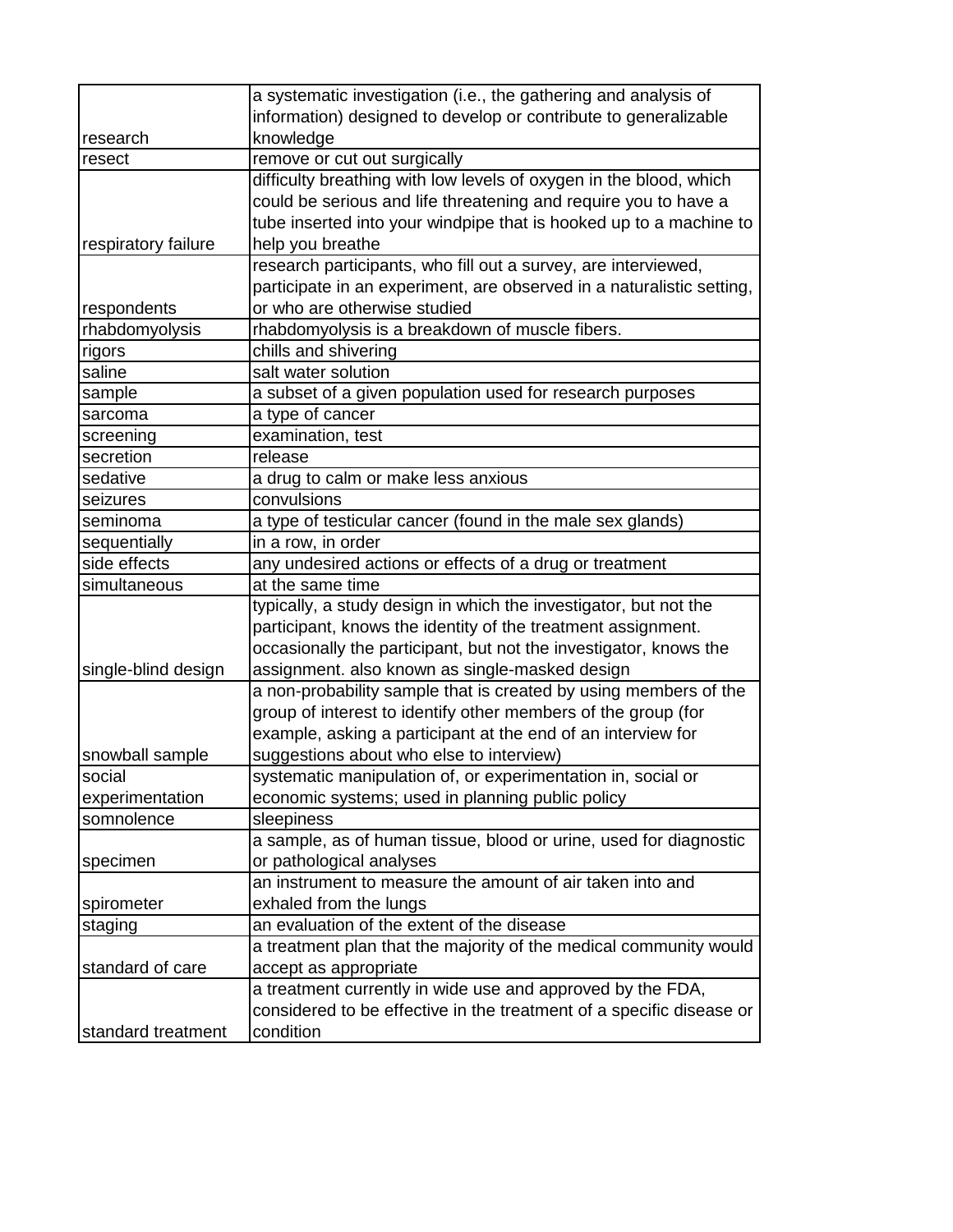| statistical          | the probability that an event or difference occurred by chance<br>alone. In clinical trials, the level of statistical significance depends<br>on the number of participants studied and the observations made, |
|----------------------|----------------------------------------------------------------------------------------------------------------------------------------------------------------------------------------------------------------|
| significance         | as well as the magnitude of differences observed                                                                                                                                                               |
|                      |                                                                                                                                                                                                                |
| stenosis             | narrowing of a duct, tube, or one of the blood vessels in the heart                                                                                                                                            |
| Stevens-Johnson      | skin condition that causes painful blisters and sores of the skin                                                                                                                                              |
| syndrome             | and mucous membranes, especially in the mouth                                                                                                                                                                  |
| stimuli              | something which causes a change                                                                                                                                                                                |
| stomatitis           | mouth sores, inflammation of the mouth                                                                                                                                                                         |
|                      | arrange in groups for analysis of results (e.g., stratify by age, sex,                                                                                                                                         |
| stratify             | $etc.$ )                                                                                                                                                                                                       |
|                      | a data collection method in which an interviewer reads a                                                                                                                                                       |
|                      | standardized interview schedule to the respondent and records                                                                                                                                                  |
| structured interview | the answers                                                                                                                                                                                                    |
|                      | a primary or secondary outcome used to judge the effectiveness                                                                                                                                                 |
| study endpoint       | of a treatment                                                                                                                                                                                                 |
|                      | stunned state in which it is difficult to get a response or the                                                                                                                                                |
| stupor               | attention of the subject                                                                                                                                                                                       |
| subclavian           | under the collarbone                                                                                                                                                                                           |
| subcutaneous         | under the skin                                                                                                                                                                                                 |
| supine               | lying on the back                                                                                                                                                                                              |
| supine position      | lying on the back                                                                                                                                                                                              |
| supplement           | add                                                                                                                                                                                                            |
|                      | general medical care aimed at symptoms, not intended to improve                                                                                                                                                |
| supportive care      | or cure underlying disease                                                                                                                                                                                     |
|                      | a study in which the same data are collected from all members of                                                                                                                                               |
|                      | the sample using a highly structured questionnaire and analyzed                                                                                                                                                |
| survey               | using statistical tests                                                                                                                                                                                        |
| syndrome             | a condition characterized by a set of symptoms                                                                                                                                                                 |
|                      | top number in blood pressure; pressure during active contraction                                                                                                                                               |
| systolic             | of the heart                                                                                                                                                                                                   |
| T-lymphocytes        | type of white blood cells                                                                                                                                                                                      |
| tachycardia          | fast heart rate                                                                                                                                                                                                |
|                      | capable of causing malformations in a fetus (developing baby still                                                                                                                                             |
| teratogenic          | inside the mother's body)                                                                                                                                                                                      |
| testes/testicles     | male sex glands                                                                                                                                                                                                |
|                      | a general explanation about a specific behavior or set of events                                                                                                                                               |
|                      | that is based on known principles and serves to organize related                                                                                                                                               |
| theory               | events in a meaningful way                                                                                                                                                                                     |
|                      |                                                                                                                                                                                                                |
| therapy              | treatment intended and expected to alleviate a disease or disorder                                                                                                                                             |
|                      | Low number of platelets, which may cause bleeding and bruising.                                                                                                                                                |
|                      | May require a blood transfusion. Bleeding may be serious or life                                                                                                                                               |
| thrombocytopenia     | threatening.                                                                                                                                                                                                   |
| thrombosis           | clotting                                                                                                                                                                                                       |
| thrombus             | blood clot                                                                                                                                                                                                     |
| tinnitus             | ringing in the ears                                                                                                                                                                                            |